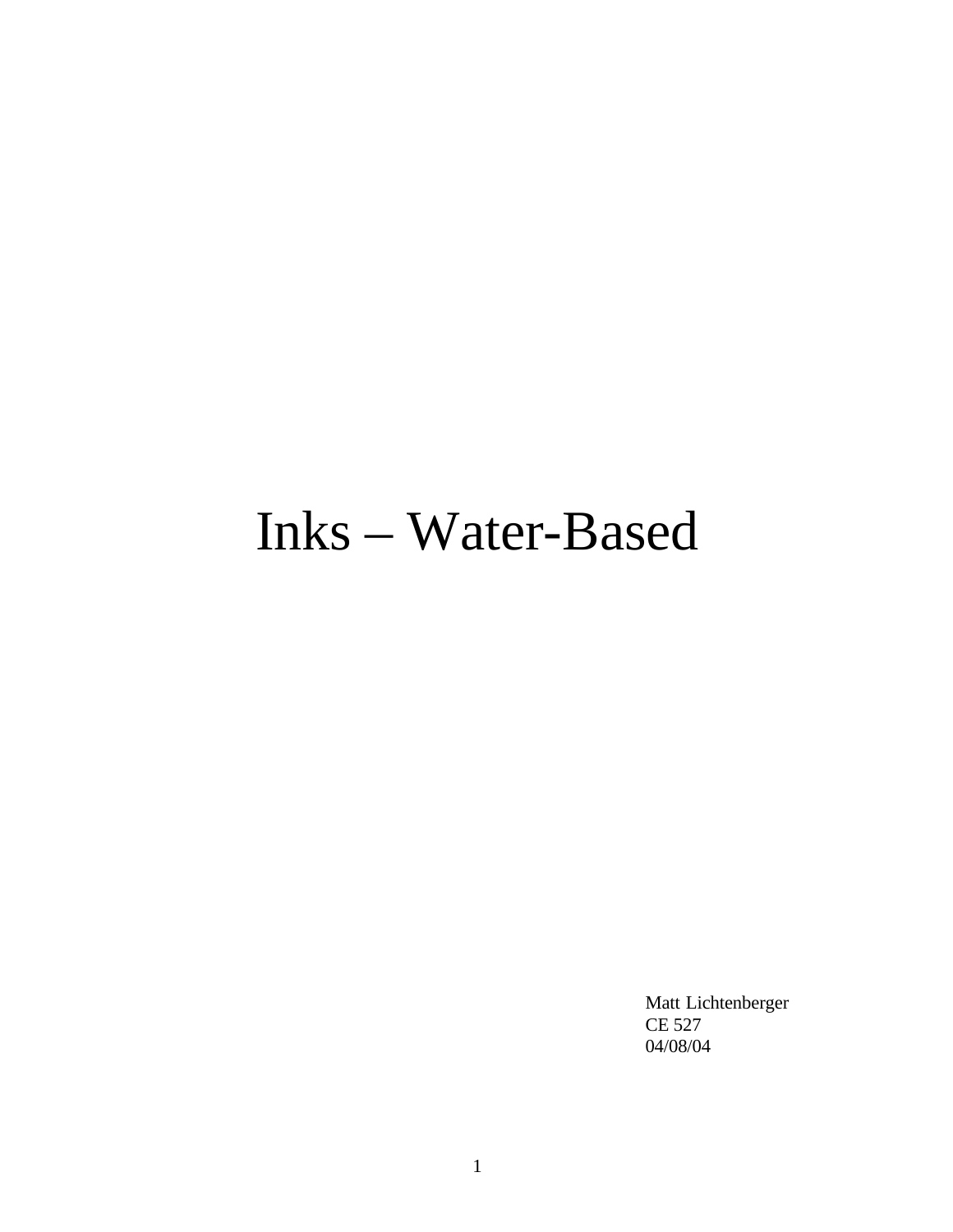#### **Introduction:**

An ink is a liquid or a paste like (semi-liquid) material that is used for drawing, writing, and printing either text or graphics. There are many different types or rather methods of printing such as typographic, flexographic, lithographic, gravure, screen, and NIP or non-impact printing such as ink-jet printing. See figure one for the sales of different inks in the U.S. Ink is a colloidal system that is typically comprised of colorant, vehicle, solvent, and additives. Because of the many different applications or uses of ink a variety of types and formulations are necessary.

#### **Composition of Inks:**

The colorant can either be pigments, or dyestuffs. Pigments can be classified as organic pigments, inorganic pigments, metallic, florescent, pearlescent, etc., all of which are insoluble in the vehicle, where as dyestuffs are soluble in the vehicle. When referring to a pigment it is often done so by either their formula number, or their color index name. Pigments are used frequently in many of the printing applications, where as dyestuffs are more common in water-based inks such as those found in pens. All though more recently there have been inks that make use of both a dye and a pigment. An example of a dye is eosine which is commonly used in red fountain pens. Two inorganic pigments are titanium dioxide which is used in white inks, and carbon black which is used to make black inks. Organic pigments are used for colored inks; several examples are phtalocyanine pigments which give green and blue inks, and azo pigments for red and yellow inks. Over the past several decades health and environmental concerns have lead to the reduction of the use of inorganic color pigments as they would typically be or contain toxic heavy metals.<sup>3</sup>

The vehicle also called a binder or a varnish allows for the colorant to be in a printable form such that the colorant can reach the substrate or the surface which it is to affix itself to. Binders are part of the vehicle and are typically resins that will remain on the substrate or surface along with the colorant, sometimes the additives are also considered to be part of the binder, see figure two for a list of printing processes along with the binder used. Resins are polymeric materials with some example of synthetic resins being epoxy resins, polyamide resins, and acrylic resins.<sup>3</sup>

The solvent is used to dissolve the binder of the ink, and also to change the viscosity of the ink. Examples of solvents are xylene, toluene, mineral oil, alcohols, esters, ketones, and water, see figure two for a list of printing processes along with the solvent used. In most printing processes, and many of the ink formulations the solvent is removed by the drying of the ink. In some cases such as in UV-curing inks, the solvent will remain behind and become part of the binder.<sup>3</sup>

Additives are typically the smallest percentage of the composition of the ink. They are used to adjust the properties of the ink, or add a property to the ink thus increasing its performance. An ink may contain additives such as waxes, plasticizers, defoaming agents, thixotropy promoters, optical brighteners, anti-skinning agents, adhesion promoters, and driers.<sup>3</sup>

#### **Water-Based Inks:**

A water-based ink is an ink that has either the pigments or the dyes in a colloidal suspension in a solvent, with the solvent being water. All though the main solvent in water-based inks is water, there can also be other co-solvents present. These co-solvents typically are VOC's.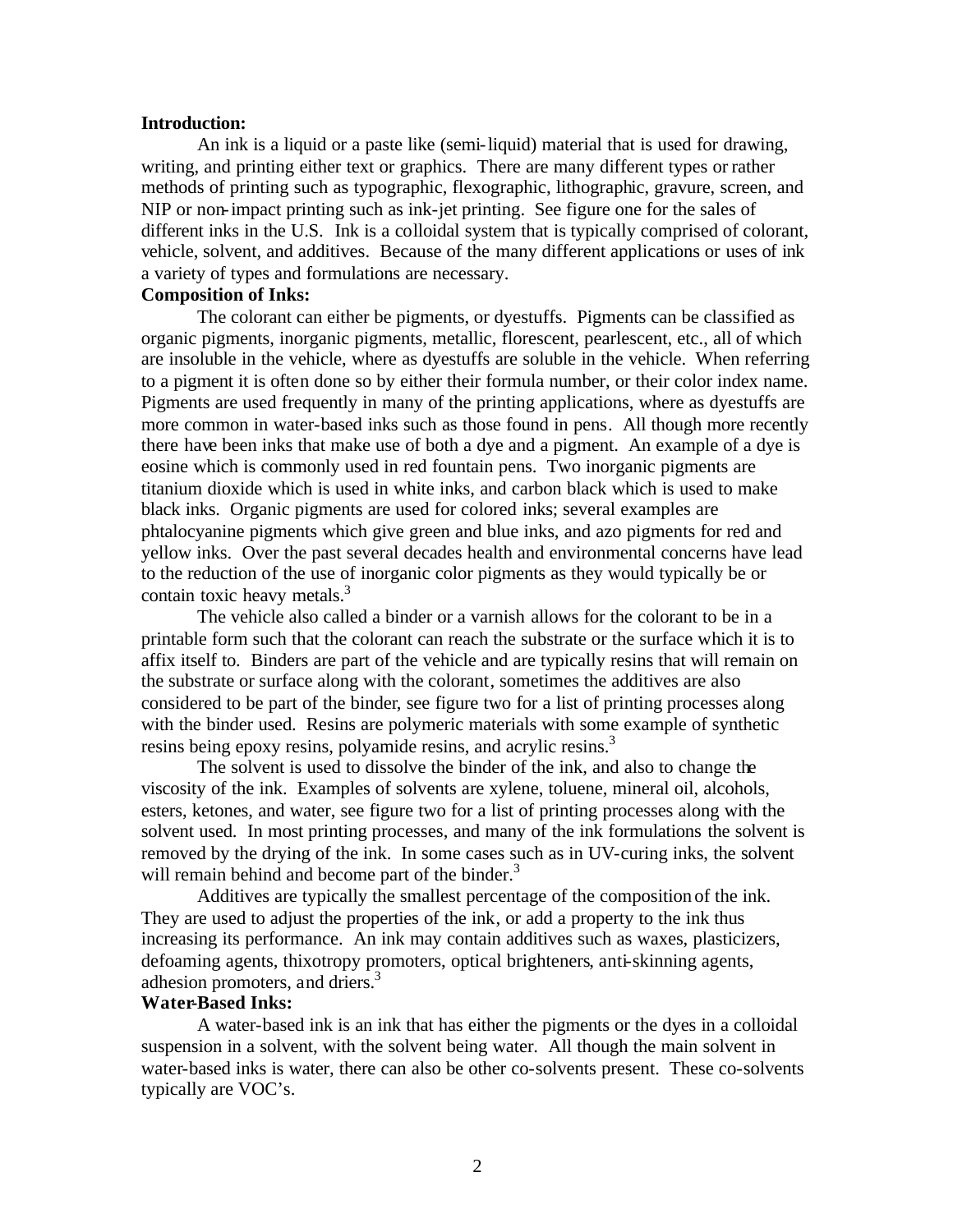Water-based inks have been in existence since around 2500 B.C. The first water based inks were black writing inks that were typically carbon in water suspensions that were stabilized by either egg albumen or a natural gum.<sup>5</sup> Even though water-based inks have existed for over 4500 years; they were used very little up until the late 1960's. Water-based inks have inherent problems, and thus ignored as a viable option to other solvent based inks for some time. In the 1970's a crude oil shortage, combined with a new awareness of the damaging effects that the solvents in ink could have both on humans and the environment, new laws were put into effect forcing the ink industry to seek an alternative in the form of water-based inks.<sup>11</sup> The goal of using water-based inks is to completely remove hazardous chemical from ink, not just reduce the VOC's that are present.

#### **Properties Used to Classify Inks:**

When classifying or trying to determine what ink should be used for a given process or application some general properties are examined. Ink length which describes the inks viscosity, the inks tack or ability to adhere to surfaces, the fineness of the grind being the size of the particles, the color or color strength, drying time, rub resistance, and gloss. Determining whether or not a specific ink can be used for a given application may also depend on the odor that the ink may transfer to the substrate, the solvent that might remain, bleeding of the colorant, heat resistance, cold resistance, or any number of other properties.

#### **Properties of Water-Based Inks:**

As with all inks, water-based inks are formulated for their specific application and for specific properties or characteristics. That is the type of printing process they are to be used in, the substrate or surface they are to be printed on, the environment that the ink will be exposed to, the texture of the ink, the color of the ink, etc. The main properties of interest with water based inks are their viscosities, surface tensions, stability of the colloidal dispersion, size and shape of the colorant particles, shear stability, bleeding, foamability, scrubbing resistance, water resistance, boiling point, temperature, and the  $pH<sup>3</sup>$ 

The rheology of a system can be broken down into four categories, Newtonian, non-Newtonian (pseudoplastic), dilatant, and thixotropic. Newtonian flow is where viscosity will remain more or less constant as shear force is applied. Non-Newtonian flow or pseudoplastic flow is when viscosity will decrease as there is an increase in shear. Dilatant flow is when both the viscosity and shear increases together. Thixotropic flow is where the where viscosity will decrease as there is an increase in shear, which is similar to pseudoplastic flow with exception of thixotropic flow having a time dependent characteristic. Most water-based inks will fall into the category of thixotropic flow behavior. That is the ink will have a decreased viscosity when a shear force is applied, and when the shear force is removed the viscosity will return to its previous viscosity, see figure four.<sup>11</sup> In order to adjust the viscosity to the desired value a polymeric thickening agent can be used to increase the viscosity.

Surface tension of an ink affects properties such as the foaming of an ink, and an inks wettability. The wettability of an ink is the inks ability to coat a substrate or surface. An idealized coating, or the perfect ink will have a contact angel ? = 0, where  $\cos$ ? = (?<sub>s</sub> –  $?_{\rm sl}$ ) / ?<sub>l</sub>. In order for proper wetting of the substrate or surface the spreading coefficient S  $=(?_{s} - ?_{sl}) - ?_{l}$  must be positive. Generally speaking the higher the surface tension of the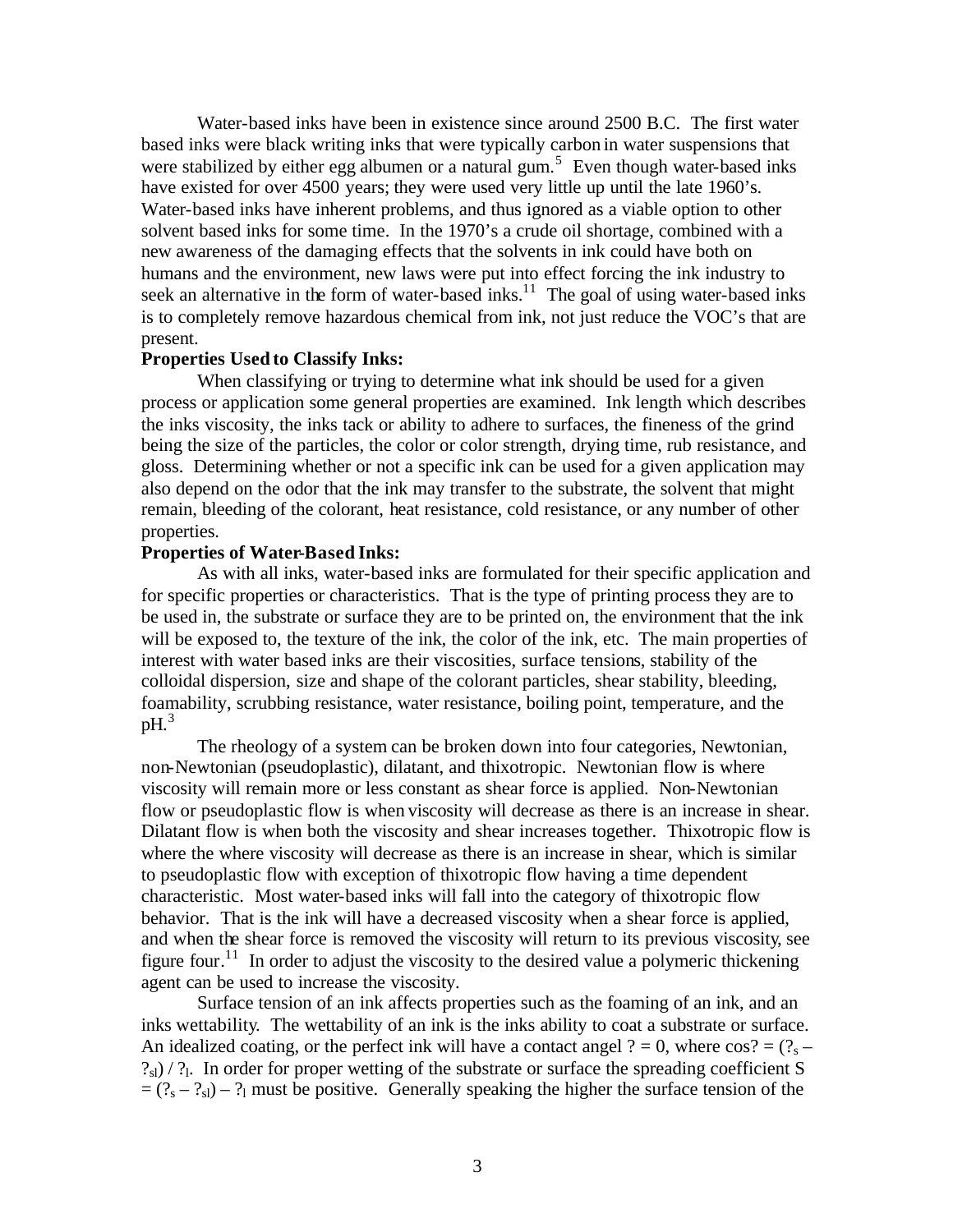substrate the easier it will be to coat. Similarly, the lower the surface tension of the liquid that will be coating the substrate, the better it will wet. The best situation for the coating of a substrate occurs when the surface tension of the substrate is much greater then that of the liquid that will be coating the substrate. This is a problem for water-based inks, as water has a very high surface tension of 72 mN/m, where are most other solvent based inks have a surface tension between 20-35 mN/m, so the surface tension of the waterbased ink will be higher then that of most substrates that it will be used to coat.<sup>2</sup> To solve this problem typically a surfactant will be added, or the surface of the substrate will be modified through cleaning or another process. Surfactants are so called "surface active" molecules that contain both a hydrophilic and a hydrophobic portion. The addition of a surfactant to a water-based ink will have the result of drastically lowering the surface tension of the ink due to the orientation effects at interfaces caused by the hydrophilic and hydrophobic portions of the surfactant. See figure five for a comparison of several substrate wetting additives and their effects on the properties of the ink, and see figure six for a graph and diagram of the effects of surfactants on surface tension. The addition of the surfactant has the effect of lowering the surface tension, but it also accelerates the formation of foams in the ink. To prevent this it is necessary to add an anti-foaming agent such as hydrophobic solids, or fatty acids. $3$ 

The colloidal stability of the ink is necessary to have quality printing, as well as to ensure a long shelf-life of the ink. With out stabilizing colloidal system of the ink, the pigment would settle with in a short time making the ink useless. There are two methods by which water-based inks can be stabilized, the addition of surfactants, and the addition of polymers, in some cases there the colloidal system is stabilized by both. The addition of surfactant and/or polymer to the water-based ink will result in the surfactant and/or polymer adsorbing at the solid (pigment)/liquid interface. The adsorbed surfactant and/or polymer will form coating on the pigment of various compositions and thicknesses which will result in a net repulsion of the pigment with in the ink causing its stabilization. The draw back of using a surfactant and/or polymer to stabilize the colloidal system will be the negative affects seen on the applicability of the ink and its color strength.<sup>5</sup>

The size and shape of the colorant particles are important in regards to the inks colorfastness, colloidal stability, viscosity, as well as many other properties. When pigments are used to color the ink it is necessary to choose the size and shape of the particles to meet the necessary requirements of the ink. The size of the particles of the pigment is important for colloidal stability, the smaller the particles are the easier it will be for the solution to stabilize, and also the smaller the particles are, the brighter or more pronounced the color will be, typical size distributions of particles of carbon black pigment can be seen in figure 7.

The temperature and pH of water-based inks must be monitored throughout the printing process, as even a small change in either can cause poor printing due to the change in the properties of the ink. A change in the pH or temperature of the ink will result in a change in the surface tension of the ink, the viscosity of the ink, as well as the colloidal stability of the ink, all of which are unwanted. The boiling point or heat of vaporization of the ink is an important factor in that it dictates the amount of time and the temperatures needed to dry or cure the ink. One of the difficulties of water based inks is due to water having a high heat of vaporization. In order for the ink to dry or cure it is necessary for all of the solvent to be removed, and due to water having a higher heat of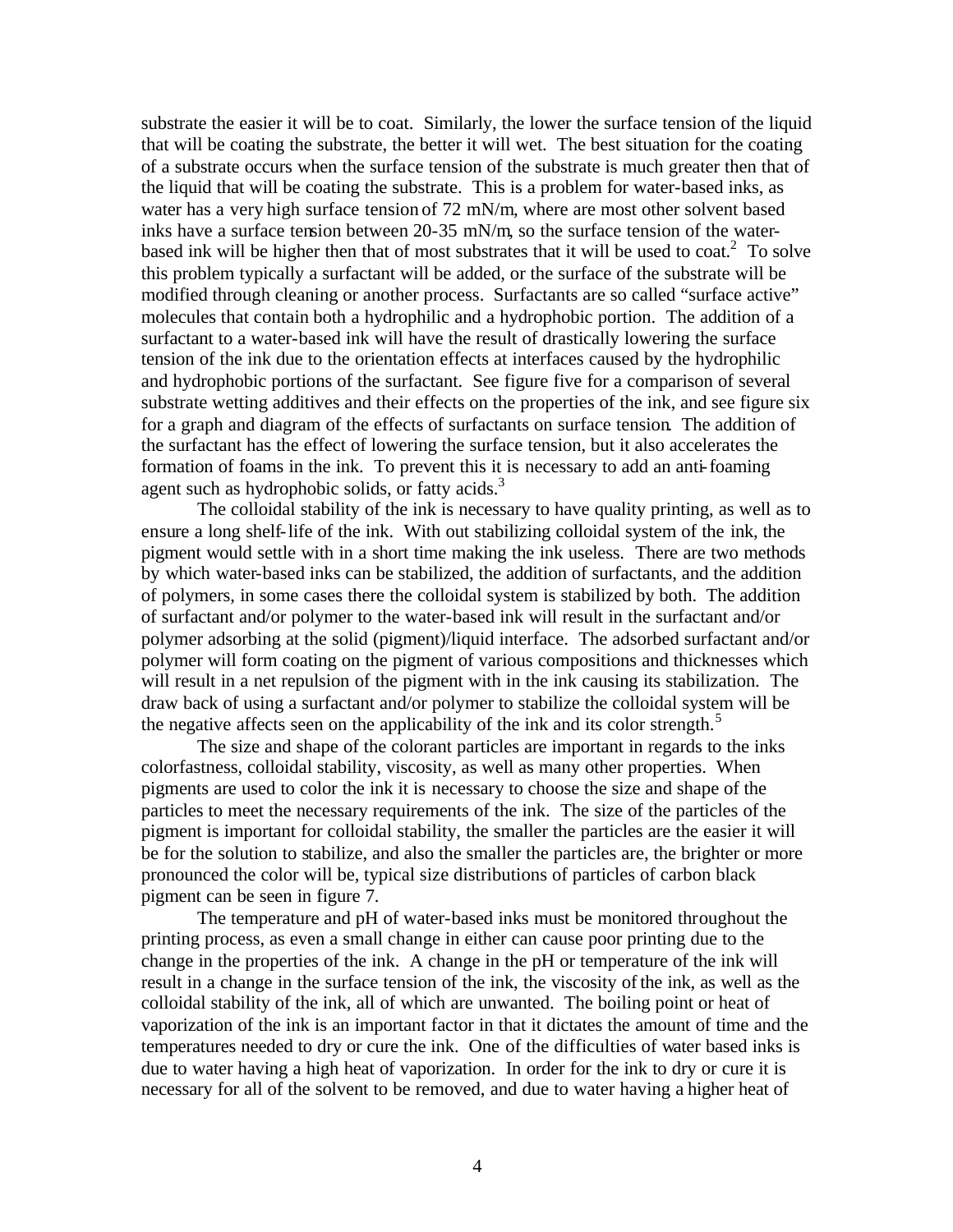vaporization as compared to similar solvents that are used in inks, the time and the temperatures necessary to dry or cure the ink is increased greatly.<sup>7</sup>

Through the use of additives many of the properties of the ink can be changed. Typically water-based inks are not water resistant or able to dry or cure quickly, this can be changed though by adding waxes to increase the inks water resistant property, or through the addition of a catalyst to accelerate the drying or curing. A problem with the addition of a catalyst to accelerate the drying or curing time is that the shelf life of the water-based ink is drastically reduced to around 12-24 hours.

#### **Advantages and Disadvantages of Water-Based Ink:**

Water-based inks were not widely used or accepted until the 1980's due to the many problems associa ted with them. Prior to the 1980's water-based inks were only used on porous surfaces such as paper or cardboard that required only minimal quality and detail in the prints. The use of water-based inks by printing companies required them to purchase new equipment and adopt new printing practices. Water-based inks required increased drying capacity, they could only be used on certain materials and not on metals or plastics, water-based inks would dry on the printing equipment such as the rollers or screens causing them to be ruined, they had poor print quality, poor blocking resistance, poor water resistance, poor abrasion resistance, and a number of other disadvantages. Through the addition of additives like high molecular weight resins, waxes, surfactants, and other materials the physical properties of water-based inks have greatly improved. All though in the past there were many disadvantages to using water-based inks when compared to the other solvent based inks they now offer better performance, lower printing costs, and are a less damaging alternative to both people and the environment. **Applications:** 

Due to the major advances in water-based ink technology over the last forty years water-based inks can now be readily applied to most materials even plastics and foils, through the use of surface preparation techniques like the corona treatment. Through the development of new additives and printing processes water-based inks can now be used in the majority of printing process and on most materials and for many different applications. Water-based inks excel in printing applications involving paper, cardboard, and textiles, are even used to print on foils, plastics, and food packaging. One of the major applications for water-based inks has come about in the last decade, the ink-jet printer. As the number of personal computers increased so did the demand for printers and thus the ink. The water-based inks used in many ink-jet printers function in a similar way to other water-based inks in terms of the application of the ink to the substrate or surface. The ink is brought into contact with the surface, there is a delay in wetting and evaporation starts, wetting and penetration into the substrate or surface occurs while the solvent continues to evaporate until it is dry, see figure 10. Figure 11 shows a SEM photograph of a ink droplet from a ink-jet printer on the surface or the substrate, while figure 12 shows the ink droplet after it has wetted and penetrated the substrate or surface and the solvent has evaporated.<sup>4</sup>

#### **Manufacturing of Water-Based Ink:**

The manufacturing of water-based inks is a simple mixing process. The pigments, additives, and vehicle are each produced separately. When pigments are produced they are typically of a size that is too large to be used in inks. The pigments are ground or milled to particles sizes between 5µm to 10nm depending on what color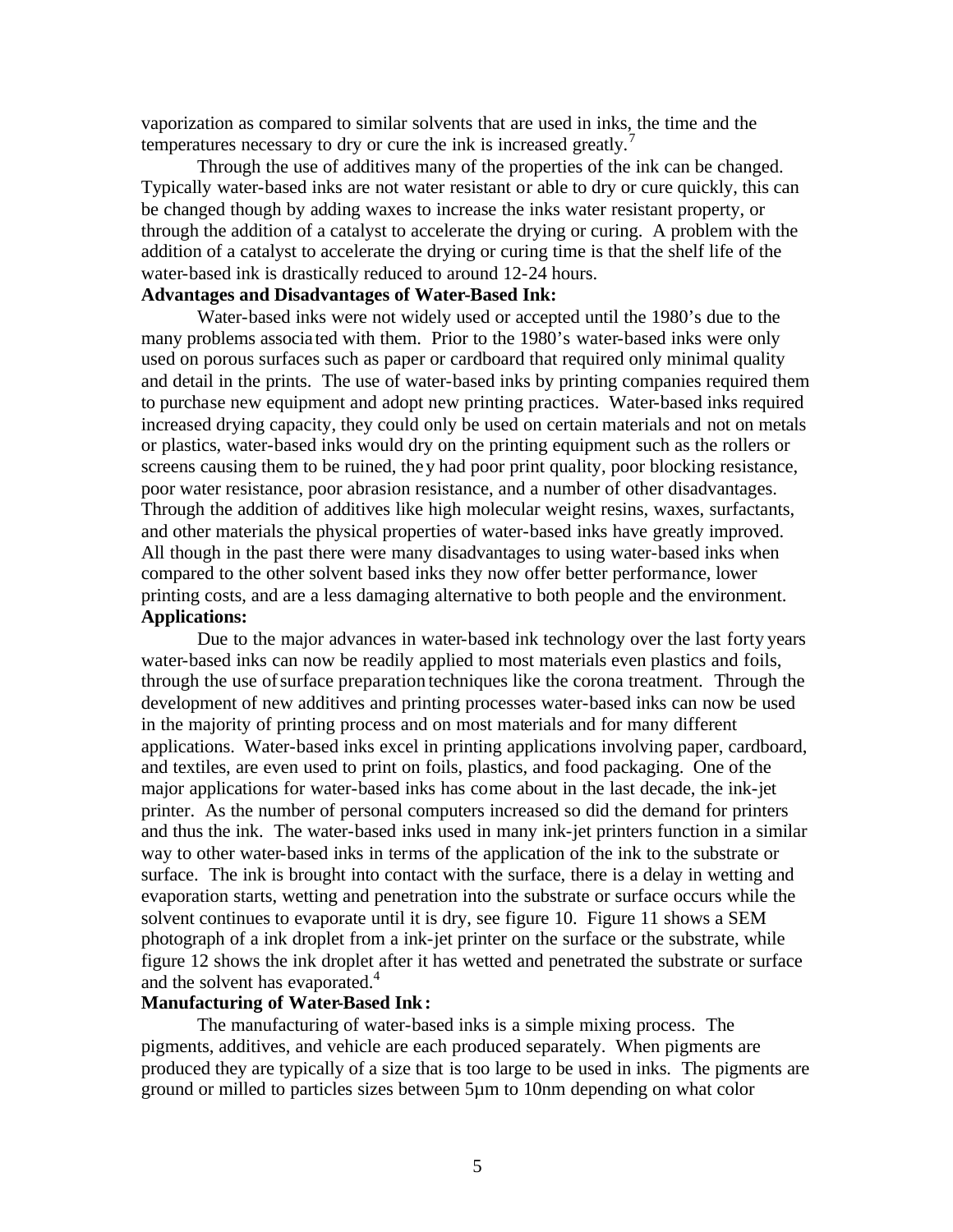strength, coating thickness, and dispersion properties are wanted. The pigment is then mixed in a high speed mixer with the solvent or solvents which in the case of water-based inks is going to be either mostly water or all water. The surfactant and/or polymer are added to mixer to stabilize the colloidal dispersion and allow for even distribution of the pigment. The additives are then added to the mixer to achieve the desired properties, which completes the ink making it ready for use. $3$ 

#### **Formulations of Water-Based Ink:**

Inks are made up of colorant, vehicle, solvent, and additives. There is what seems to be an infinite number of water-based inks. There are thousands of different pigments, additives, and vehicles that are used in different combinations and amounts to achieve the desired properties of the ink. For water-based printing inks, they typically will have a composition of 60% water/other solvents, 20% vehicle (resin), 15% colorant, and 5% additives. A more detailed breakdown can be seen in figure 8. A typical water-based ink composition for ink-jet printers can be seen in figure 9. The composition of a waterbased ink used in flexographic printing on paper can be seen in figure 13. **Conclusions:**

Over the last forty years significant developments have been made with waterbased ink technology. All though research has slowed over the last several years advancements in water-based ink technology will continue for some time. Currently there is no viable alternative to water-based inks when environmental and health concerns are taken into account. In time the use of inks will decrease as more material that was printed in the past becomes electronic, such as with the trend of books being available electronically, letters being replaced with email.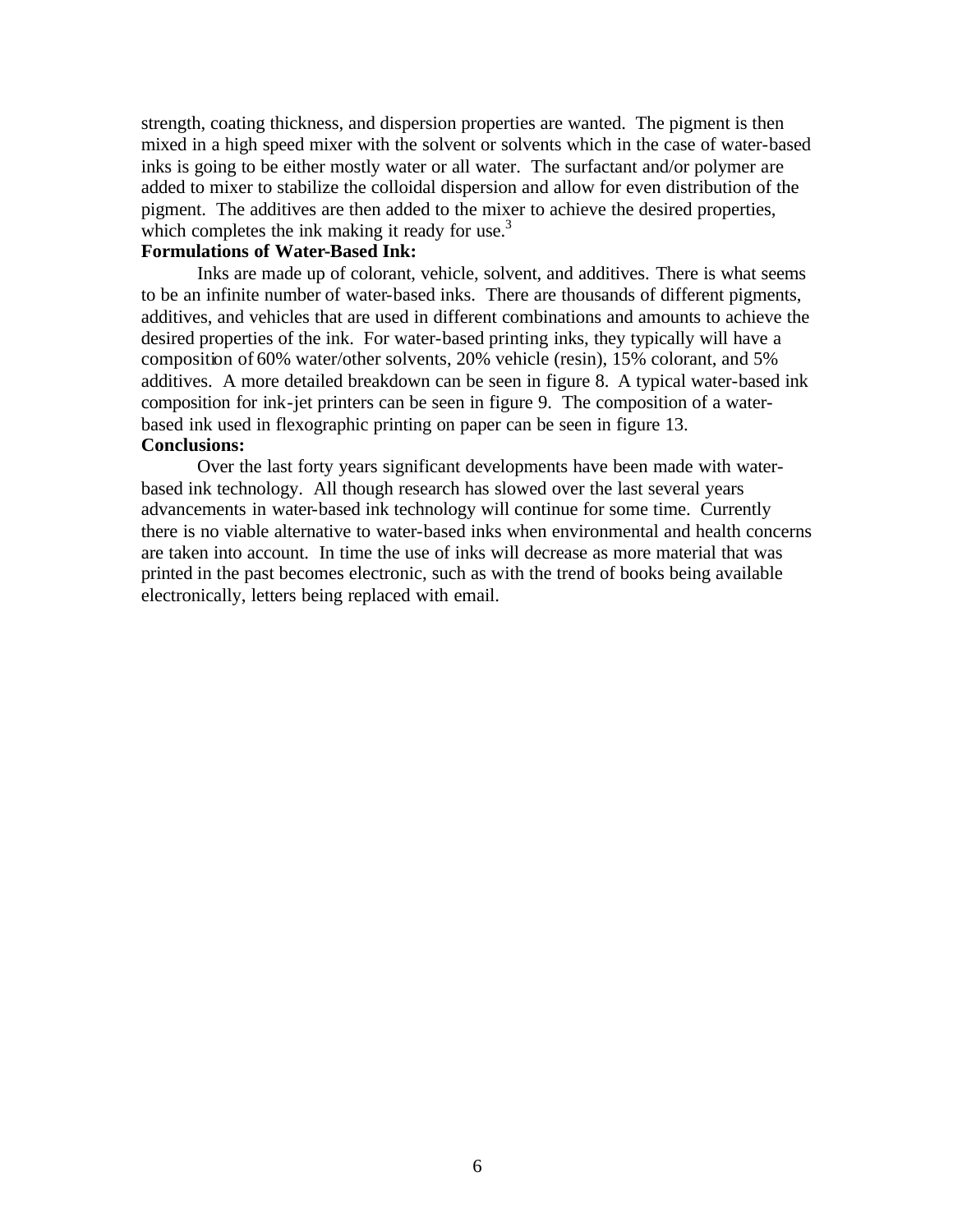### Figure 1

| Sales of various inks in the US*<br>\$m\$ |         |  |
|-------------------------------------------|---------|--|
| <b>Offset</b>                             | 2200    |  |
| Flexo                                     | 1100    |  |
| Gravure                                   | 600     |  |
| UV/EB                                     | 300     |  |
| <b>Screen</b>                             | 250     |  |
| Letterpress                               | 100     |  |
| <b>Inkjet</b>                             | $-300$  |  |
| <b>Total sales in the US:</b>             | ca 4700 |  |

\* Total sales worldwide are estimated to be \$13,500m (*ca* ££9000m). The breakdown is expected to follow the same trend as above. *Source: David Savastano,* Ink World*, 2001*

Figure 2



#### Figure 3

| <b>Process</b> | <b>Binder</b>                                                       | Solvent     |
|----------------|---------------------------------------------------------------------|-------------|
| newsprint      | hydrocarbon resins,<br>e.g. asphalt                                 | mineral oil |
| offset         | drying oils<br>alkyd resins<br>modified rosin<br>hydrocarbon resins | mineral oil |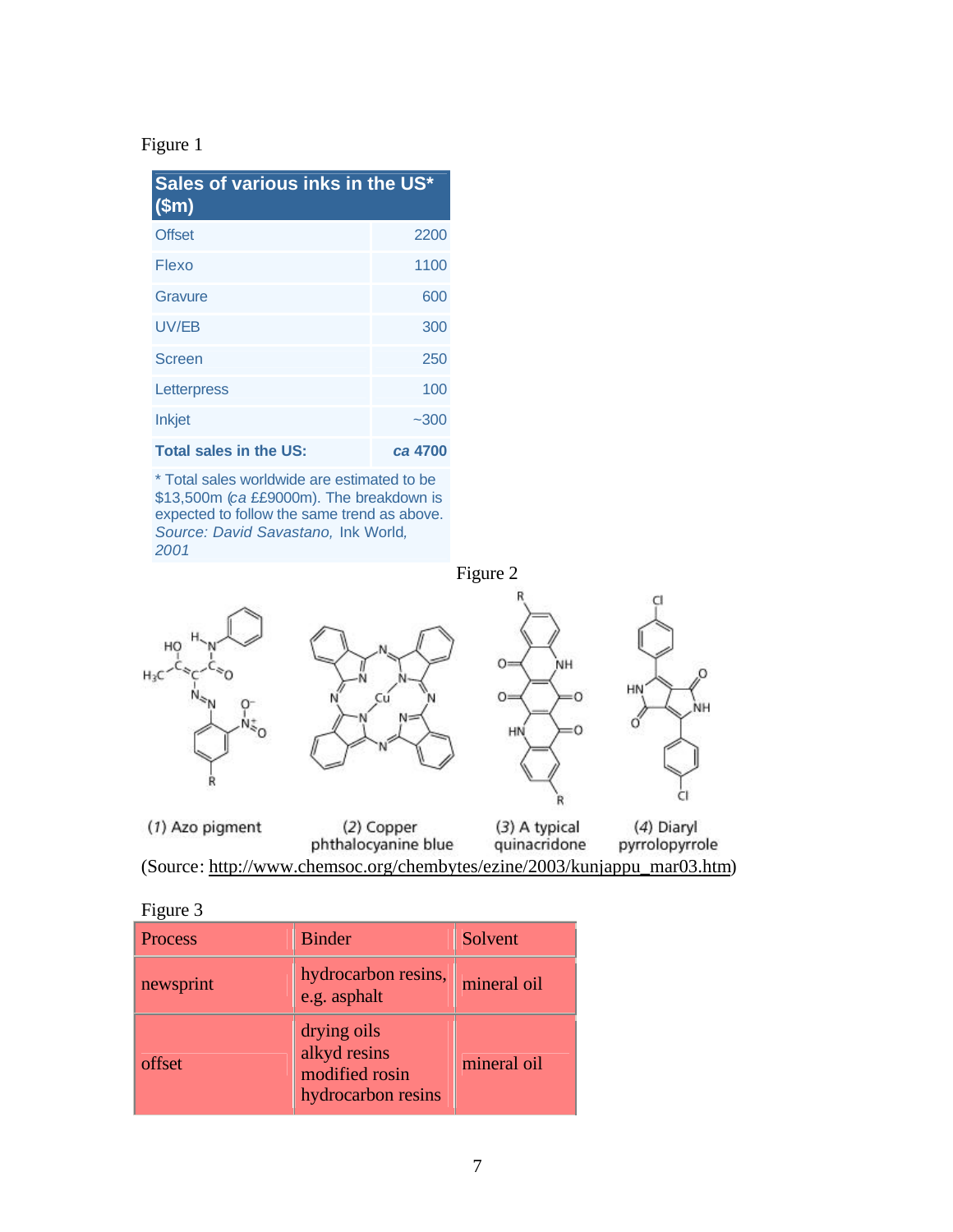| metal decorating                        | alkyd resins<br>melamine resins                             | mineral oil                                      |
|-----------------------------------------|-------------------------------------------------------------|--------------------------------------------------|
| publication gravure                     | modified rosin<br>hydrocarbon resins                        | toluene                                          |
| flexo,<br>packaging gravure             | nitrated cellulose<br>polyvinyl acetate<br>polyamide resins | alcohols<br>esters<br>ketones<br>mineral spirits |
| water based flexo,<br>packaging gravure | maleic resins<br>acrylic resins<br>shellac                  | water<br>alcohols                                |

(Source: http://www.hdm-stuttgart.de/projekte/printing-inks/p\_gercom.htm)



| (Source: http://www.hdm-stuttgart.de/projekte/printing-inks/p_gercom.htm) |  |  |  |  |  |  |
|---------------------------------------------------------------------------|--|--|--|--|--|--|
|---------------------------------------------------------------------------|--|--|--|--|--|--|

# Figure 5

| <b>Surfactant</b>                                | <b>Static Surface</b><br><b>Tension Reduction</b> | <b>Spreading Ability</b> | <b>Dynamic Surface</b><br><b>Tension Reduction</b> | <b>Foaming</b> |
|--------------------------------------------------|---------------------------------------------------|--------------------------|----------------------------------------------------|----------------|
| High-molecular<br>weight silicane.<br>surfactant | ÷                                                 |                          | $\circ$                                            | $\circ$        |
| Low-molecular-<br>weight silicone<br>surfactant  | $+ +$                                             | $++$                     | 4                                                  | $+$            |
| Non-ionic<br>flüoropolymer<br>surfactant         | $+66$                                             | $\circ$                  |                                                    |                |
| Organic surfactant                               |                                                   | $\circ$                  | $+++$                                              | ***            |

(Souce: Heilen)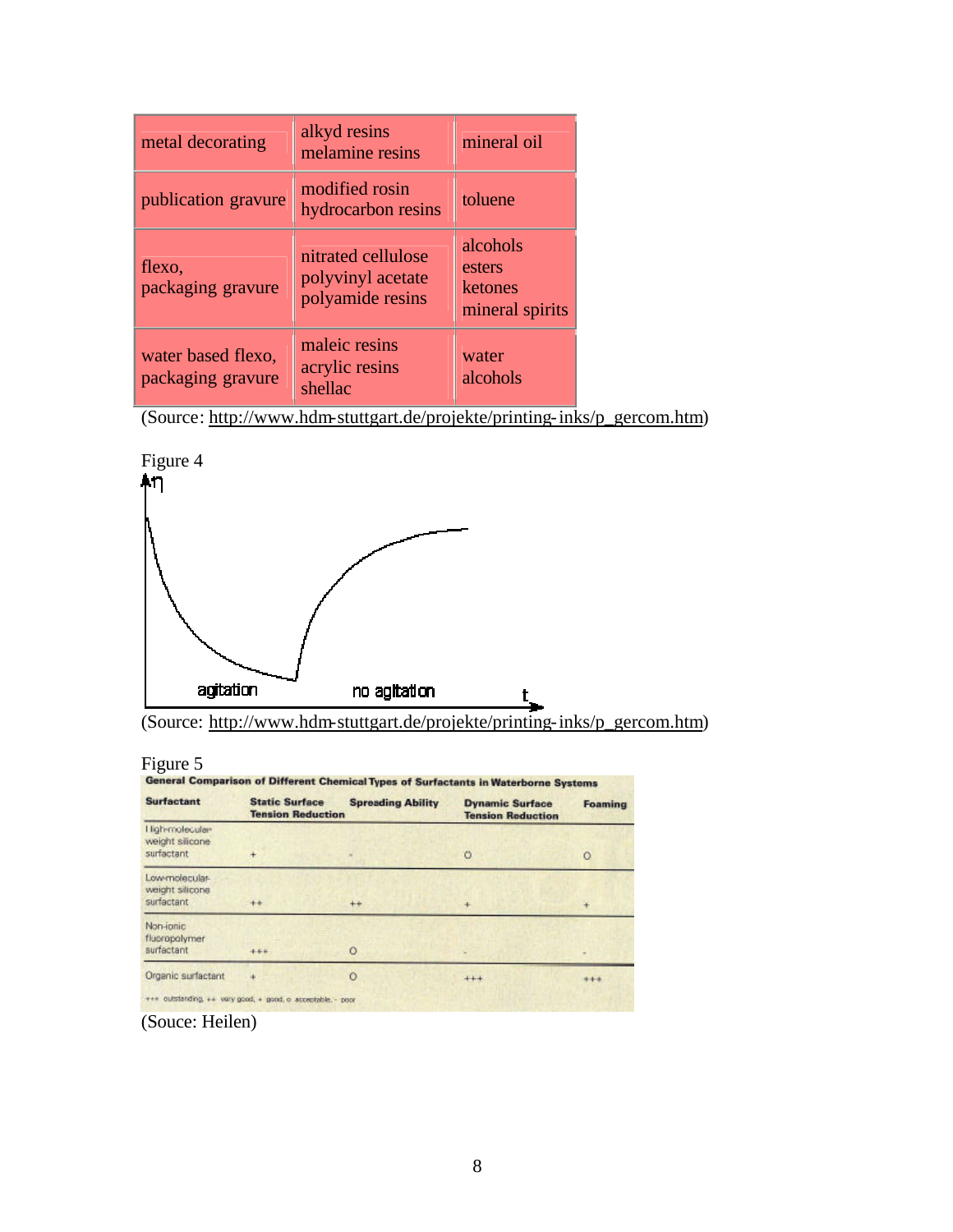

(Source: http://www.chemsoc.org/chembytes/ezine/2003/kunjappu\_mar03.htm)



(Source: http://www.hdm-stuttgart.de/projekte/printing-inks/p\_gercom.htm)

| онг |  |
|-----|--|
|-----|--|

| Component             |          |          |
|-----------------------|----------|----------|
| <b>Paper Printing</b> |          |          |
| Film Printing         |          |          |
| Organic pigment       | 12 to 15 | 12 to 15 |
| Resin                 | 10 to 25 | 15 to 25 |
| Alcohol               |          | $2$ to 5 |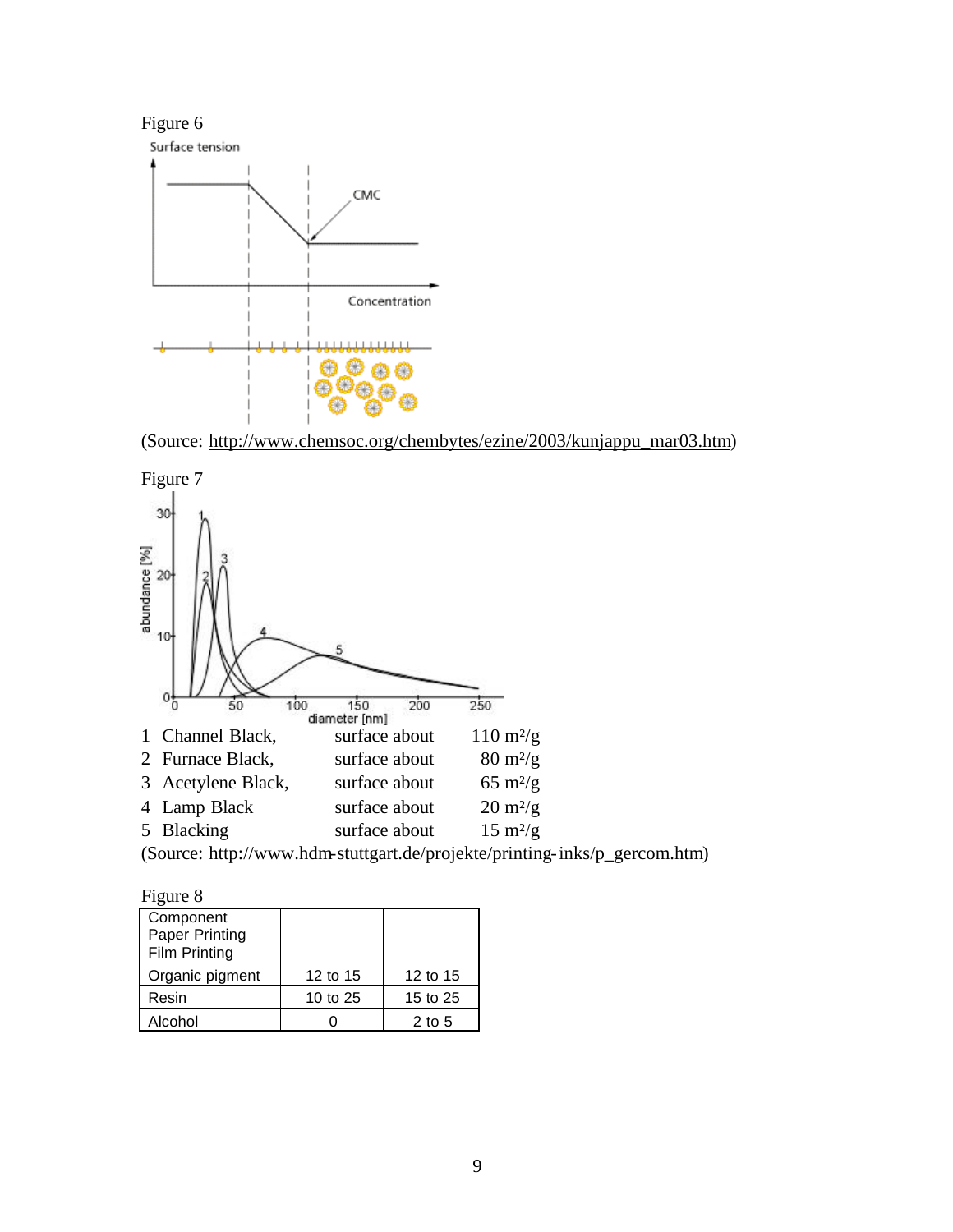| Additives (waxes,<br>antifoamers,<br>dispersing and<br>wetting agents,<br>microbiocides) | 5 to 7   | 6 to 10  |
|------------------------------------------------------------------------------------------|----------|----------|
| Water                                                                                    | 53 to 73 | 45 to 65 |

(Source: Ullmann)

#### Figure 9

| <b>Component</b> | Function                                           | Concentration, % |
|------------------|----------------------------------------------------|------------------|
| Deionized water  | Aqueous carrier medium                             | $ 60 - 90 $      |
|                  | Water soluble solvent Humectant, viscosity control | $5 - 30$         |
| Dye or pigment   | Provides color                                     | $ 1 - 10 $       |
| Surfactant       | Wetting, penetrating                               | $ 0.1 - 10$      |
| Biocide          | Prevents biological growth                         | $ 0.05 - 1 $     |
| Buffer           | Controls the pH of ink                             | $ 0.1 - 0.5 $    |
| Other additives  | Chelating agent, defoamer, solublizer etc.         |                  |

(Source: http://www.imaging.org/resources/leinkjet/part4.cfm)

# Figure 10



(Source: http://www.imaging.org/resources/leinkjet/part4.cfm)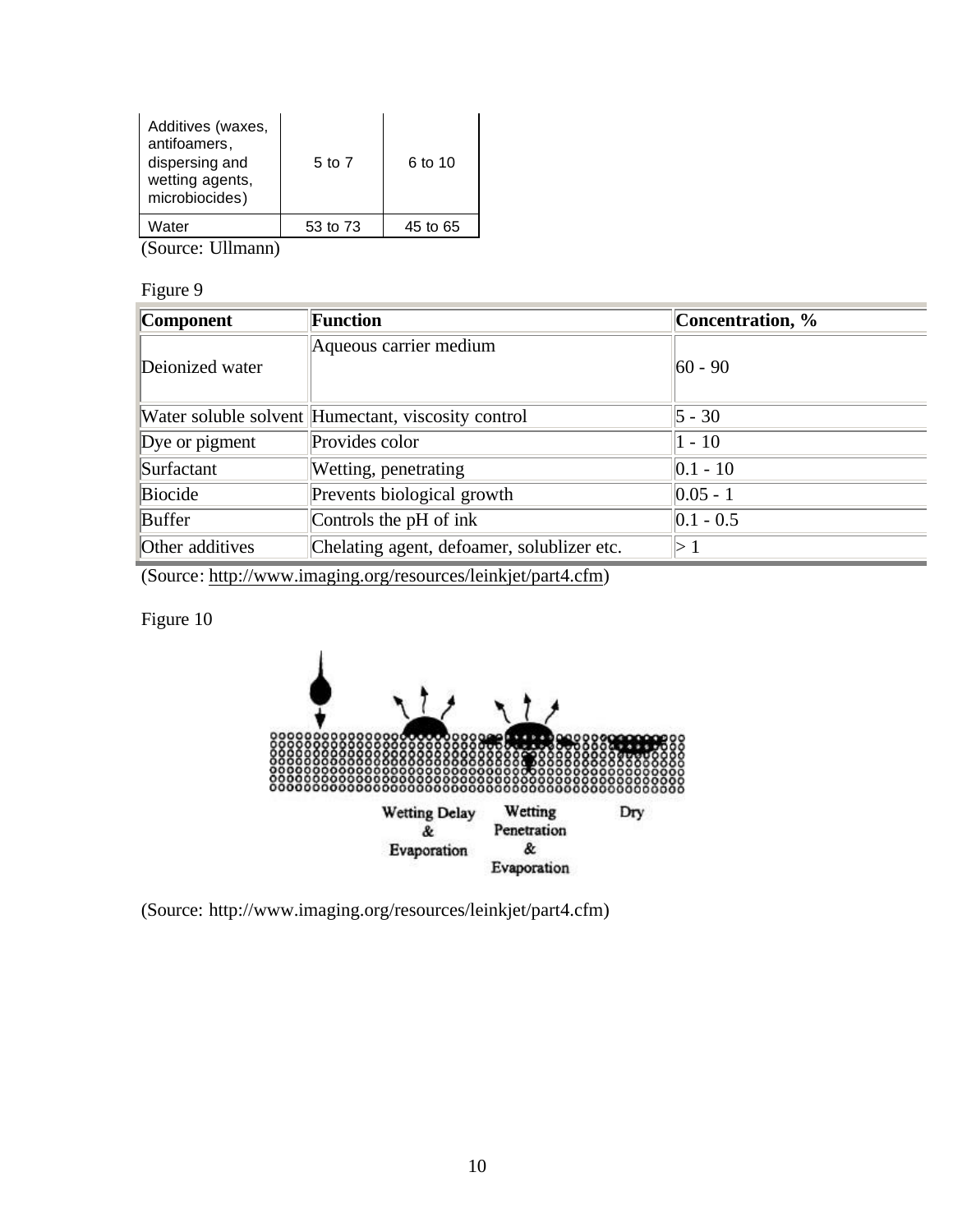Figure 11



(Source: http://www.imaging.org/resources/leinkjet/part4.cfm)



(Source: http://www.imaging.org/resources/leinkjet/part4.cfm)

| триге |  |
|-------|--|
|-------|--|

| $CI$ P. Red 49               | 18.0 |
|------------------------------|------|
| Acrylic/alkali water varnish | 60.0 |
| Polyethylene wax             | 4.0  |
| Isopropyl alcohol            | 4.0  |
| Water                        | 13.9 |
| Silicone anti-foam           | 0.1  |
|                              |      |
|                              |      |

(Source: http://www.hdm-stuttgart.de/projekte/printing-inks/p\_gercom.htm)